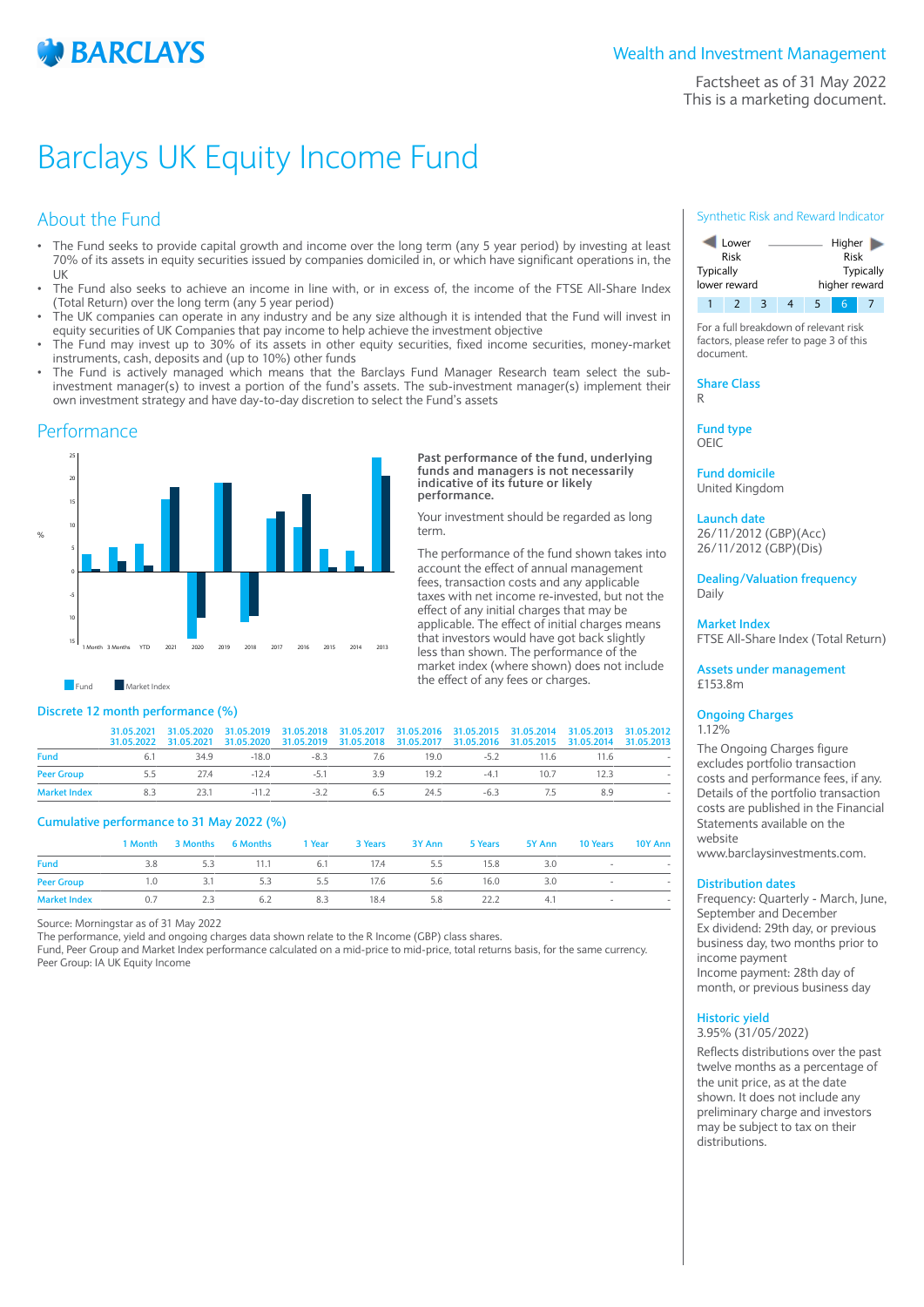

## Wealth and Investment Management

Factsheet as of 31 May 2022 This is a marketing document.

# Barclays UK Equity Income Fund

## Manager Allocation



Target Allocation: 40%

Sector Allocation

- Jupiter was added to the Fund in June 2019 • Style: High conviction, large/mid cap contrarian value approach, led by Ben
	- Whitmore
	- Preference for higher yielding domestic and selected overseas shares • Anti-momentum and typically positioned in 'unfashionable' areas of the market
	- abrdn was added to the Fund in January 2019
	- Manager Thomas Moore joined Standard Life in 2008 from Schroders. He looks to find companies that are making positive improvements to their business and that can pay a growing dividend. The approach is unconstrained but typically has a bias to medium and smaller sized UK companies
	- The strategy was selected to complement the existing manager and give the portfolio more exposure to growth companies

## 0 10 20 30  $\frac{1}{2}$ Financial Services Consumer Cyclical Energy Industrials Basic Materials Communication Sexices Consumer Defensive Heathcare Utilities Real Kstate **Fund** Market Index

# Country Allocation

|                          | <b>Fund (%)</b> | MI (%) |
|--------------------------|-----------------|--------|
| United Kingdom           | 82.4            | 92.5   |
| United States of America | 7.6             | 0.1    |
| Germany                  | 3.9             | 0.1    |
| Switzerland              | 2.0             | 3.1    |
| Mexico                   | 1.7             | 0.1    |
| South Africa             | 1.1             | 0.1    |
| Italy                    | 1.0             | 0.0    |
| 0ther                    | 0.8             | 41     |

Source: Morningstar. Funds investing in overseas securities are exposed to currency exchange risks.

## Top 10 Holdings

|                               | <b>Fund (%)</b> | MI(%) |
|-------------------------------|-----------------|-------|
| <b>BP PLC</b>                 | 5.9             | 3.4   |
| Shell PLC                     | 5.1             | 7.5   |
| <b>Standard Chartered PLC</b> | 4.2             | 0.7   |
| <b>Imperial Brands PLC</b>    | 3.4             | 0.7   |
| <b>GSK PLC</b>                | 3.3             | 3.5   |
| Vodafone Group PLC            | 2.6             | 1.5   |
| <b>Barclays PLC</b>           | 2.4             | 1.2   |
| NatWest Group PLC             | 7.4             | 0.5   |
| <b>BAE Systems PLC</b>        | 2.4             | 1.0   |
| <b>BT Group PLC</b>           | 2.0             | 0.5   |

**Price** £9.24 (31/05/2022)(GBP)(Acc) £4.44 (31/05/2022)(GBP)(Dis)

**Holdings** 98

**ISA allowable?** Yes

**SIPP allowable?** Yes

**Sedol code** B44VWM2 (GBP)(Acc) B3YM4B1 (GBP)(Dis)

### **ISIN code**

GB00B44VWM29 (GBP)(Acc) GB00B3YM4B14 (GBP)(Dis)

**Bloomberg code** (GBP)(Acc)

(GBP)(Dis)

## **Depositary**

Northern Trust Investor Services Limited

### **Investment Manager**

Barclays Investment Solutions Limited

## **Risk statistics**

| Volatility            | 19.5% |
|-----------------------|-------|
| Sharpe Ratio          | 0.4   |
| Beta                  | 1.7   |
| <b>Tracking Error</b> | 5.9%  |

The above statistics are annualised and cover three years to the date of this factsheet. Where three years history is not yet available, one year statistics are shown.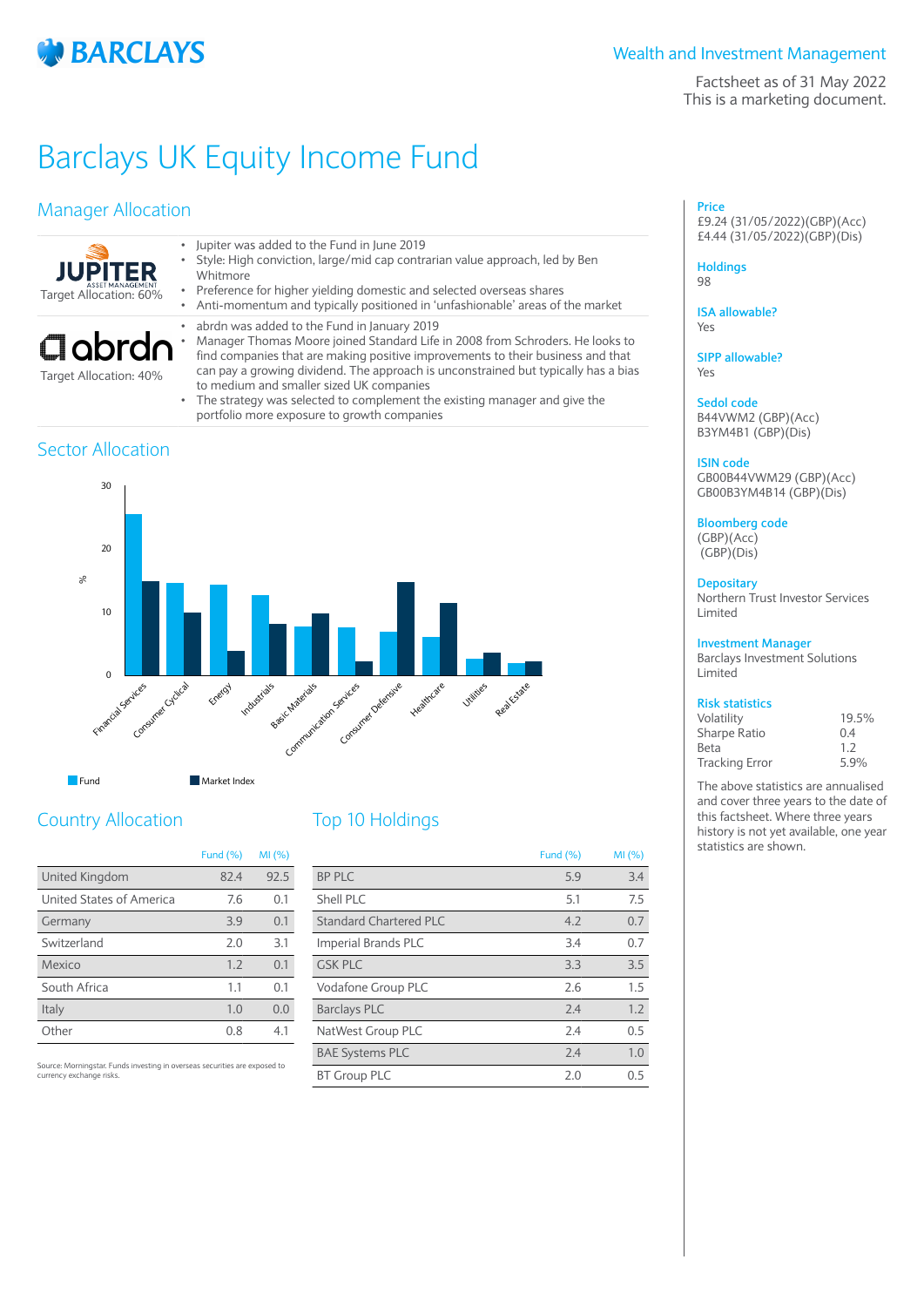

## Wealth and Investment Management

Factsheet as of 31 May 2022 This is a marketing document.

# Barclays UK Equity Income Fund

## Risk Factors

### Charges to Capital

These funds take part or all of the annual management charges from capital rather than the income generated by the fund, increasing the potential for the capital value of your investment to be eroded.

#### Derivative Exposure

The fund can invest in derivatives for the purpose of Efficient Portfolio Management (EPM). Investors should be aware that the use of these instruments can, under certain circumstances, increase the volatility and risk profile of the Fund beyond that expected of a fund that only invests in equities. The fund may also be exposed to the risk that the company issuing the derivative may not honour their obligations which in turn could lead to losses arising.

#### Exchange Rate

The value of investments and any income from them may decrease or increase as a result of changes in exchange rates between currencies.

### Inflation

Inflation will reduce the real value of your investments in future.

#### Long Term Investments

Stock market investments should be regarded as long term investments.

#### Returns are not guaranteed

What you receive when you sell your investment is not guaranteed, it depends on how your investments perform.

#### Taxation and tax relief

Levels of taxation and tax relief are subject to change.

#### Value of Investments

The value of investments and the income you receive from them can fall as well as rise.